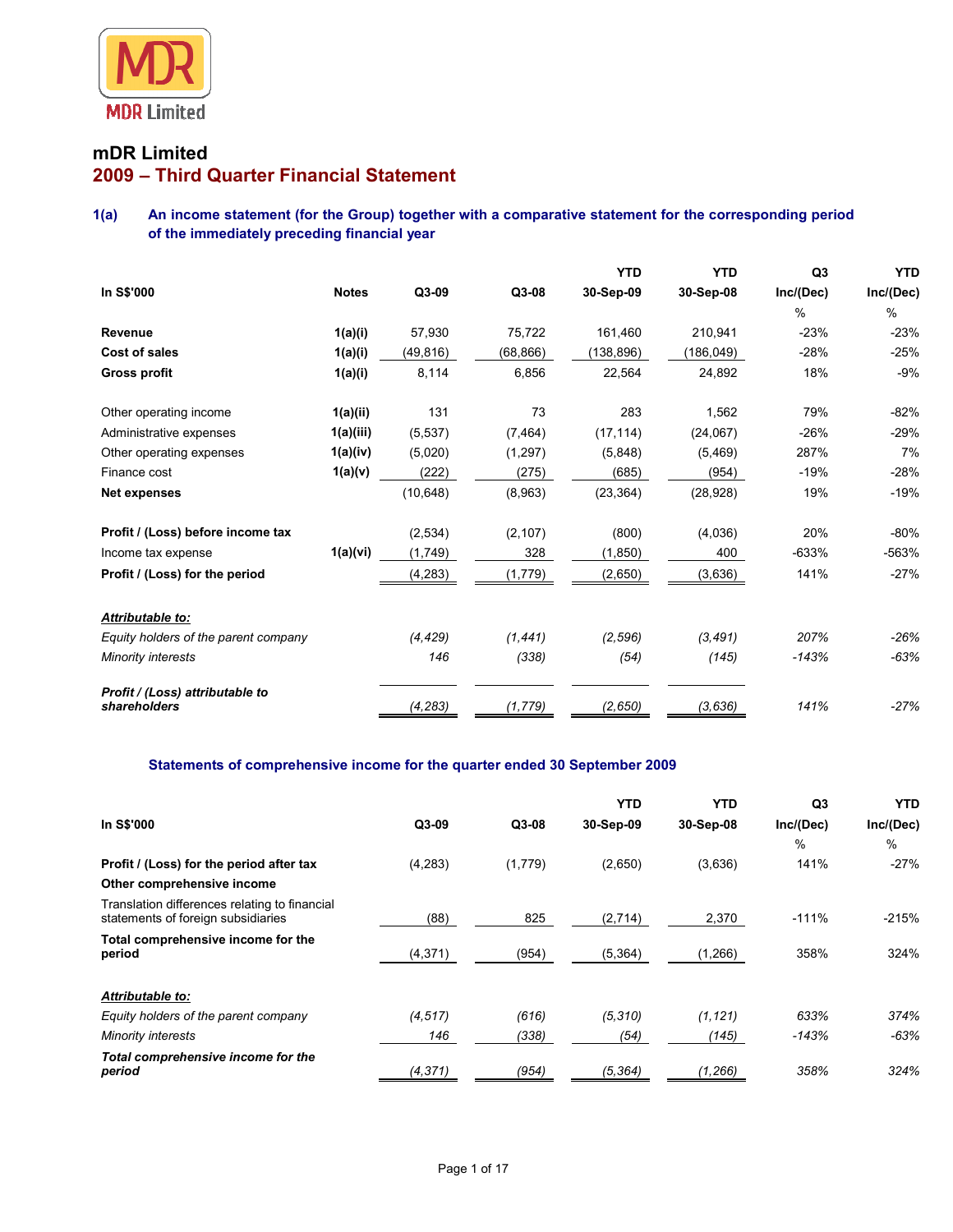## **1(a)(i) Revenue, Cost of Sales and Gross Profit**

The Group operates in two business segments – After Market Services ("AMS") and Distribution Management Solutions ("DMS'). The breakdown of revenue and cost of goods sold and spare parts are as follows:

|                                           |           |           | <b>YTD</b> | <b>YTD</b> |
|-------------------------------------------|-----------|-----------|------------|------------|
| In S\$'000                                | Q3-09     | Q3-08     | 30-Sep-09  | 30-Sep-08  |
| Revenue                                   |           |           |            |            |
| <b>AMS</b>                                | 6,328     | 7,886     | 19,234     | 24,444     |
| <b>DMS</b>                                | 51,602    | 67,836    | 142,226    | 186,497    |
|                                           | 57,930    | 75,722    | 161,460    | 210,941    |
| <b>Cost of Goods Sold and Spare Parts</b> |           |           |            |            |
| <b>AMS</b>                                | (3,369)   | (3,583)   | (9,791)    | (11, 441)  |
| <b>DMS</b>                                | (46, 447) | (65, 283) | (129,105)  | (174, 608) |
|                                           | (49, 816) | (68, 866) | (138, 836) | (186,049)  |
| <b>Gross Profit</b>                       |           |           |            |            |
| <b>AMS</b>                                | 2,959     | 4,303     | 9,443      | 13,003     |
| <b>DMS</b>                                | 5,155     | 2,553     | 13,121     | 11,889     |
|                                           | 8,114     | 6,856     | 22,564     | 24,892     |

AMS GP margin, quarter-to-quarter basis, decreased due to disposal of China subsidiaries in Q3-08 which had generated better margins.

DMS GP margin, quarter-to-quarter basis, improved for the distribution and retail business segments due to a focus on the sale of higher margin mobile phone models.

## **1(a)(ii) Other operating income consist of the following:**

|                                                                                    |                          |                          | <b>YTD</b> | YTD.      |
|------------------------------------------------------------------------------------|--------------------------|--------------------------|------------|-----------|
| In S\$'000                                                                         | $Q3-09$                  | $Q3-08$                  | 30-Sep-09  | 30-Sep-08 |
|                                                                                    |                          |                          |            |           |
| Interest income                                                                    | 9                        | 8                        | 20         | 42        |
| Rental income                                                                      | 83                       | 26                       | 183        | 113       |
| Bad debt recovered                                                                 | $\overline{\phantom{0}}$ | $\overline{\phantom{0}}$ |            | 31        |
| Write back of accounts payable                                                     |                          |                          |            | 45        |
| Write back of debts due to liquidation of<br>subsidiary                            | $\overline{\phantom{0}}$ | $\overline{\phantom{0}}$ |            | 33        |
| Negative goodwill released to income<br>Reversal of provision for salary and leave |                          |                          |            | 63        |
| encashment                                                                         |                          | 38                       |            | 38        |
| Refund of GST                                                                      |                          |                          |            | 682       |
| Compensation - Contract termination                                                |                          |                          |            | 484       |
| <b>Others</b>                                                                      | 39                       |                          | 80         | 31        |
|                                                                                    | 131                      | 73                       | 283        | 1,562     |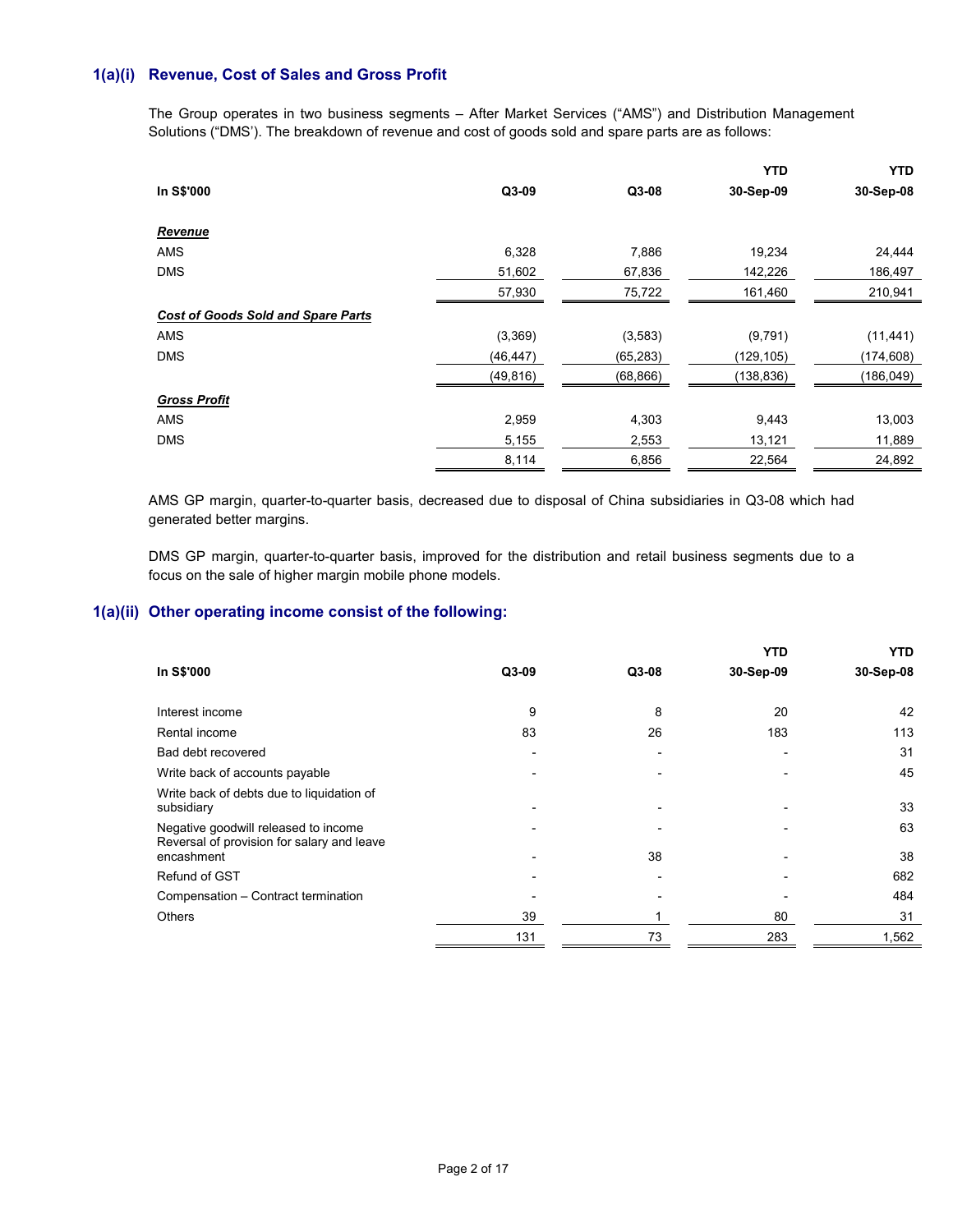### **1(a)(iii) Administrative Expenses**

The administrative expenses comprise mainly staff cost.

|                   |       |         | <b>YTD</b> | <b>YTD</b> |
|-------------------|-------|---------|------------|------------|
| In S\$'000        | Q3-09 | $Q3-08$ | 30-Sep-09  | 30-Sep-08  |
| <b>Staff Cost</b> |       |         |            |            |
| <b>AMS</b>        | 2,655 | 3,729   | 8,123      | 12,389     |
| <b>DMS</b>        | 1,787 | 1,990   | 5,215      | 6,076      |
|                   | 4,442 | 5,719   | 13,338     | 18,465     |

 The lower administrative expenses for Q3-09 compared to the corresponding period in 2008 is mainly due to the job credits and reduction in headcount.

### **1(a)(iv) Included in other operating expenses are the following:**

|                                                                       |       |         | <b>YTD</b> | <b>YTD</b> |
|-----------------------------------------------------------------------|-------|---------|------------|------------|
| In S\$'000                                                            | Q3-09 | Q3-08   | 30-Sep-09  | 30-Sep-08  |
| Minimum lease payments under operating lease                          | 1,719 | 1,681   | 5,003      | 5,297      |
| Depreciation expenses                                                 | 262   | 410     | 856        | 1,163      |
| Provision / (Reversal) of impairment on fixed assets                  |       |         | (21)       |            |
| Loss on disposal of subsidiary                                        |       | 751     |            | 751        |
| Accelerated write-off of software license (Note I)                    |       |         | 380        |            |
| (Gain) / Loss on disposal of fixed assets                             | 15    | 19      | (3)        | 43         |
| Write off of debts due to liquidation of subsidiaries                 |       | 219     |            | 219        |
| (Reversal) / Provision of receivables from related<br>parties         | 822   |         | 822        |            |
| (Reversal) / Provision of doubtful trade receivables                  | 100   | (427)   | 97         | (406)      |
| (Reversal) / Provision of allowance for doubtful<br>other receivables | (45)  |         | (41)       | (1,799)    |
| Provision / (Reversal) of allowance for inventories                   |       | 4       | (2)        | 139        |
| (Gain) / Loss on foreign exchange (Note II)                           | (295) | 640     | (3,040)    | 2,062      |
| Reversal of provision for restructuring cost                          |       | (2,000) |            | (2,000)    |
| (Gain) / Loss from fair value adjustments for<br>convertible bonds    | (645) |         | (1,290)    |            |
| Impairment of goodwill on consolidation (Note III)                    | 3,087 |         | 3,087      |            |
|                                                                       | 5,020 | 1,297   | 5,848      | 5,469      |

Note I: This represents loss on accelerated write-off of software license which is no longer required following the closure of the Mobile Value-Added Service entity.

Note II : The Group's inter-company balances are mainly denominated in Singapore Dollar ("SGD") and US Dollar ("USD"). During Q3-09, the USD has depreciated against SGD and Australian Dollar. The foreign exchange gain of \$0.3 million is due to translation gain on revaluation of such inter-company balances which were affected by the aforementioned currency fluctuations.

Note III: The goodwill arose from the acquisition of a certain subsidiary in FY2006. In view of the challenging economic conditions which may affect the business and cash flow forecast of the subsidiary, an impairment test of this goodwill resulted in the write-off of \$3.1 million.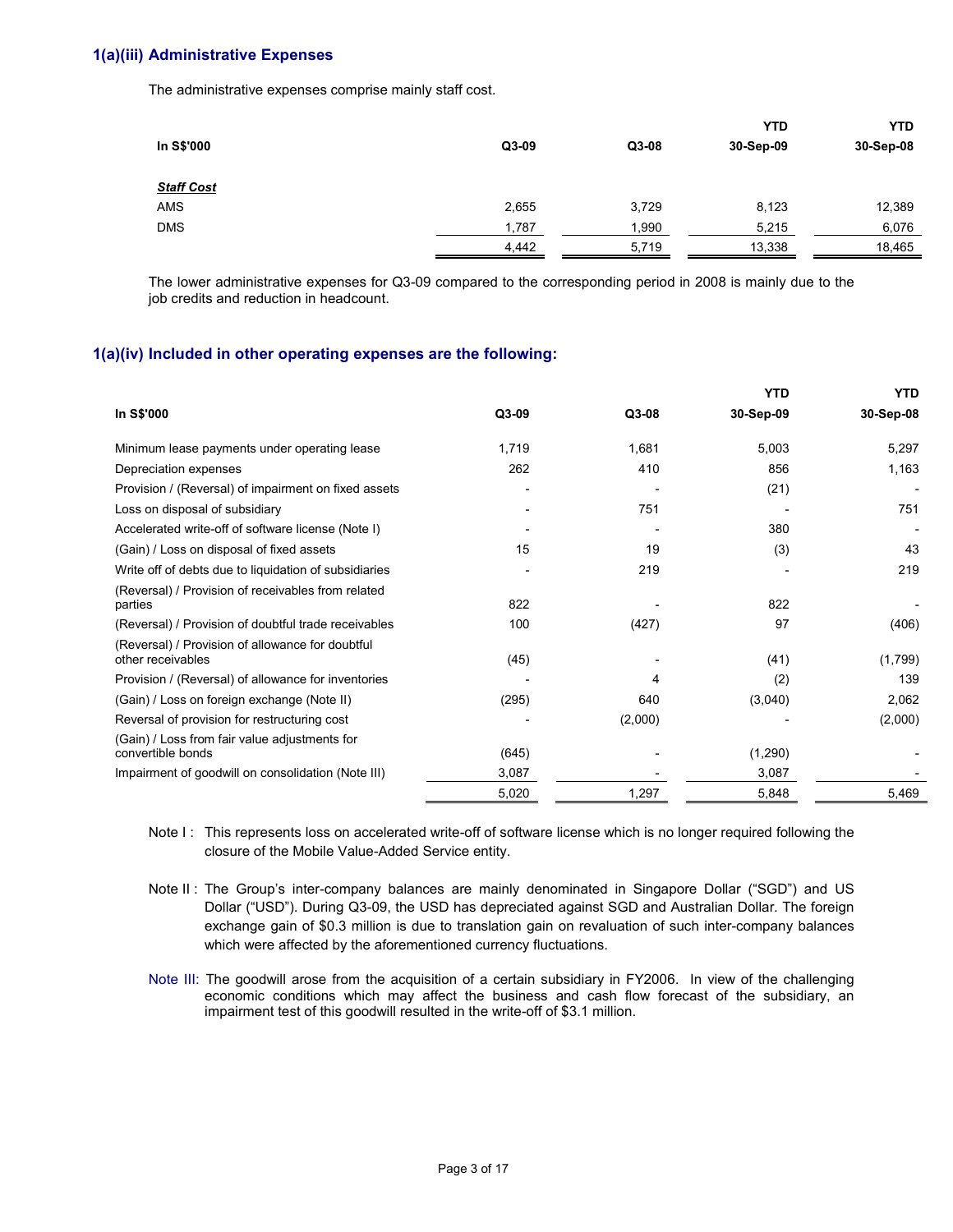## **1(a)(v) Finance cost**

Finance cost comprises mainly interest expense arising from loans drawn down for operating and investing activities.

### **1(a)(vi) Income tax expense**

The tax expense provision is calculated for profitable subsidiaries using the tax rates applicable in the jurisdictions where the companies in the Group operate.

The prior years' tax charge resulted from under accruals of income tax, which mainly resulted from: -

- i) Withdrawal of the Development Expansion Incentive "DEI" status from the holding company, which carried a special tax rate of 13%;
- ii) Inability to further pursue refunds for income tax paid.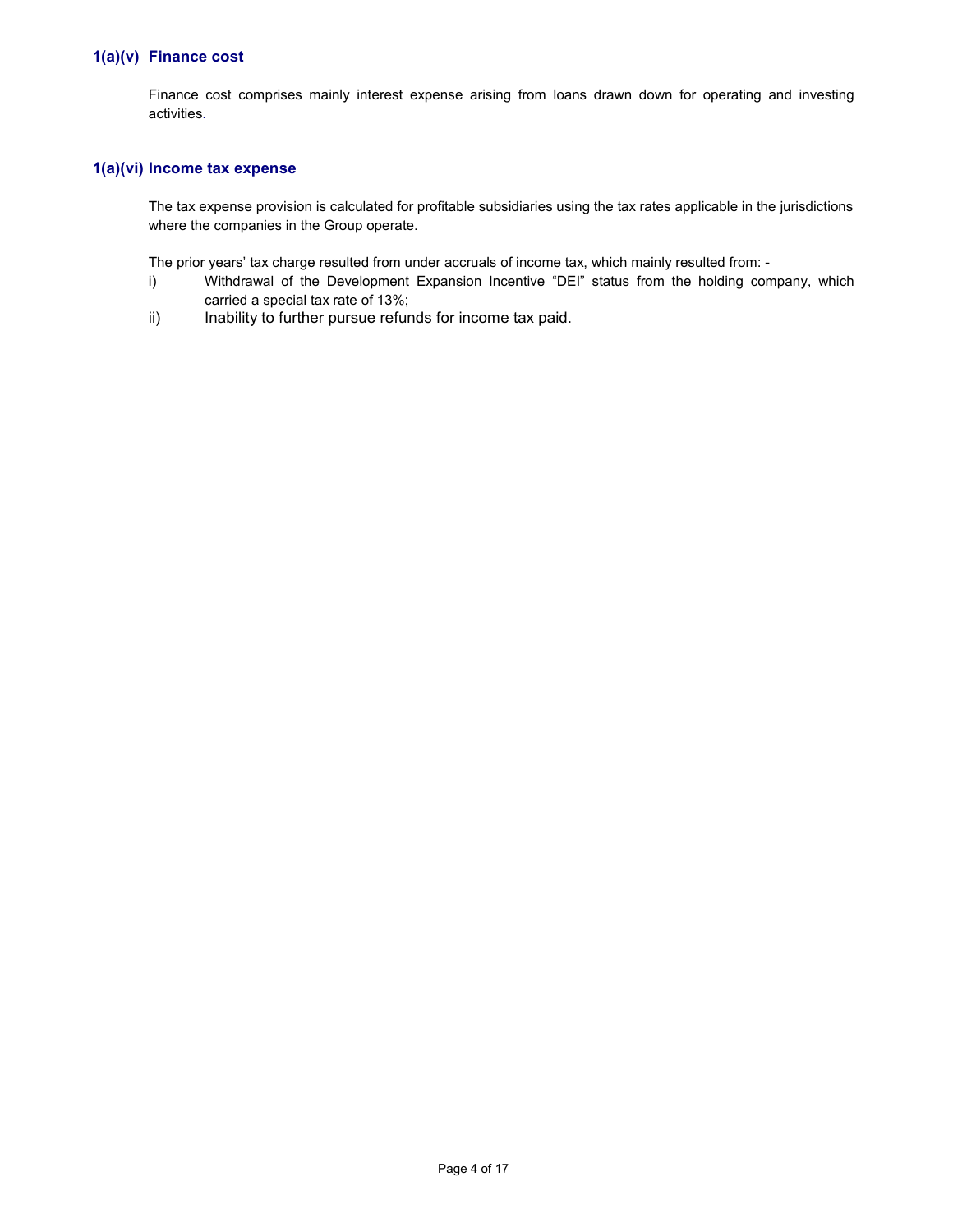## **1(b)(i) Statements of financial position (for the issuer and Group), together with a comparative statement as at the end of the immediately preceding financial year**

|                                                     |              | Group      | Group      | Company   | Company   |
|-----------------------------------------------------|--------------|------------|------------|-----------|-----------|
| In S\$'000                                          | <b>Notes</b> | 30-Sep-09  | 31-Dec-08  | 30-Sep-09 | 31-Dec-08 |
| <b>ASSETS</b>                                       |              |            |            |           |           |
| <b>Current assets</b>                               |              |            |            |           |           |
| Cash                                                |              | 7,877      | 7,999      | 1,606     | 342       |
| Cash pledged                                        | 1(c)(i)      | 1,816      | 1,816      | 101       | 101       |
| Trade receivables                                   | Α            | 23,765     | 28,505     | 6,434     | 6,897     |
| Other receivables and prepayments                   | в            | 3,626      | 6,573      | 7,386     | 11,937    |
| Inventories                                         | C            | 11,492     | 8,557      | 267       | 306       |
| <b>Total current assets</b>                         |              | 48,576     | 53,450     | 15,794    | 19,583    |
| <b>Non-current assets</b>                           |              |            |            |           |           |
| Investment in subsidiaries                          |              |            |            | 15,483    | 15,483    |
| Plant and equipment                                 |              | 2,682      | 3,637      | 316       | 414       |
| Goodwill on consolidation                           |              |            | 3,087      |           |           |
| Other goodwill                                      |              | 2,500      | 2,500      |           |           |
| <b>Total non-current assets</b>                     |              | 5,182      | 9,224      | 15,799    | 15,897    |
| <b>Total assets</b>                                 |              | 53,758     | 62,674     | 31,593    | 35,480    |
| <b>Current liabilities</b>                          |              |            |            |           |           |
| Bank overdraft                                      |              | 8,868      | 8,893      | 2,206     | 2,215     |
| Trade payables                                      | D            | 14,187     | 12,840     | 658       | 660       |
| Other payables                                      | Е            | 10,496     | 13,993     | 10,896    | 10,275    |
| Income tax payable                                  |              | 944        | 692        |           |           |
| Obligations under finance leases                    |              |            | 14         |           |           |
| Convertible notes / bonds                           | F            | 8,550      | 12,850     | 8,550     | 12,850    |
| Fair Value adjustment of convertibles               | G            | 2,575      | 3,866      | 2,575     | 3,866     |
| <b>Total current liabilities</b>                    |              | 45,620     | 53,148     | 24,885    | 29,866    |
| <b>Non-current liabilities</b>                      |              |            |            |           |           |
|                                                     |              |            |            |           |           |
| Obligations under finance leases<br>Deferred tax    |              |            |            |           |           |
| <b>Total non-current liabilities</b>                |              | 209<br>209 | 214<br>214 |           |           |
|                                                     |              |            |            |           |           |
| <b>Equity</b>                                       |              |            |            |           |           |
| Issued capital                                      | 1(d)(i)      | 103,874    | 99,894     | 103,874   | 99,894    |
| Capital redemption reserve                          |              | 22         | 22         | 22        | 22        |
| Share options reserve                               |              | 2,162      | 2,161      | 2,162     | 2,161     |
| Foreign currency translation reserve                |              | 1,575      | 4,289      |           |           |
| Revenue reserve                                     |              | (102, 251) | (99, 655)  | (99, 350) | (96, 463) |
| Equity attributable to owners of the parent company |              | 5,382      | 6,711      | 6,708     | 5,614     |
| Minority interests                                  |              | 2,547      | 2,601      |           |           |
| <b>Total equity and liabilities</b>                 |              | 53,758     | 62,674     | 31,593    | 35,480    |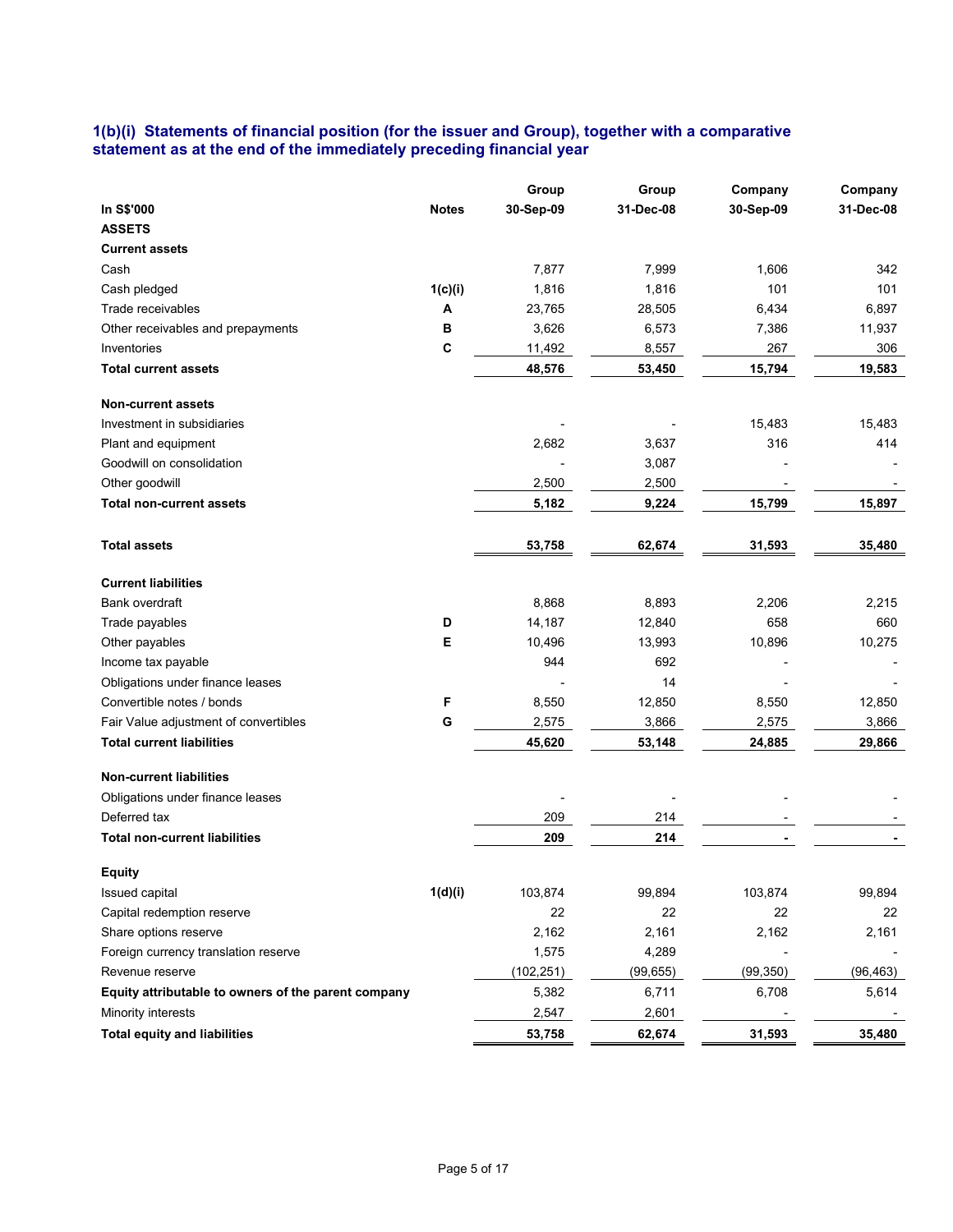### **(A) Trade receivables**

The trade receivables turnover days is 40 as at 30 September 2009 (31 December 2008 : 39 days).

### **(B) Other receivables and prepayments**

The major components of other receivables and prepayments are tabulated below :

|                              | Group     |           |  |  |
|------------------------------|-----------|-----------|--|--|
| S\$'000                      | 30-Sep-09 | 31-Dec-08 |  |  |
| Related parties              | 70        | 966       |  |  |
| Recoverables                 | 586       | 3,151     |  |  |
| Deposits                     | 1,946     | 2,003     |  |  |
| Prepayments                  | 812       | 859       |  |  |
| Accrued interest receivables |           | 13        |  |  |

### **(C) Inventories**

The inventory turnover is 23 days for the quarter ended 30 September 2009 (31 December 2008 : 13 days)

Group inventory as at 30 September 2009 is \$11.5 million (31 December 2008 : \$8.6 million)

### **(D) Trade payables**

Trade payables turnover days is 28 as at 30 September 2009 (31 December 2008 : 24 days).

### **(E) Other payables**

The major components of other payables are tabulated below :

|                                 | Group     |           |  |  |
|---------------------------------|-----------|-----------|--|--|
| S\$'000                         | 30-Sep-09 | 31-Dec-08 |  |  |
| Amount owing to related parties | 211       | 255       |  |  |
| Other payables to third parties | 1.189     | 1,967     |  |  |
| Accrued staff related expenses  | 1.944     | 1.429     |  |  |
| Accrued operating expenses      | 6.444     | 9,626     |  |  |
| Accrued restructuring costs     | 658       | 658       |  |  |

### **(F) Convertible notes (Balance \$0.55 million)**

On 10 January 2008, approval was obtained from shareholders at the Company's extraordinary general meeting to approve the issue of up to \$32.0 million redeemable non-recallable structured convertible notes. As at 30 September 2009, the Company has issued a total of \$7.0 million convertible notes, of which \$6.45 million has been converted into ordinary shares.

### **Convertible bonds (Balance \$8.0 million)**

On 25 April 2008, approval was obtained from shareholders at the Company's extraordinary general meeting to approve the issue of \$12.0 million convertible bonds. On 12 June 2008, the Company issued convertible bonds of \$12.0 million as repayment and discharge of \$12.0 million of the principal indebtedness of the Company and its subsidiaries to the Lenders. As at 30 September 2009, the Company has repaid a total of \$4.0 million to the bondholders.

### **(G) Fair value adjustment of convertibles**

Under FRS 39, the Company has accounted for the liability and the derivative based on fair value through profit or loss and therefore, the difference in the fair value of the notes / bonds and derivative have not been recorded separately. Changes in the fair value of the convertible notes / bonds at fair value through profit or loss have been included in the profit or loss for the year.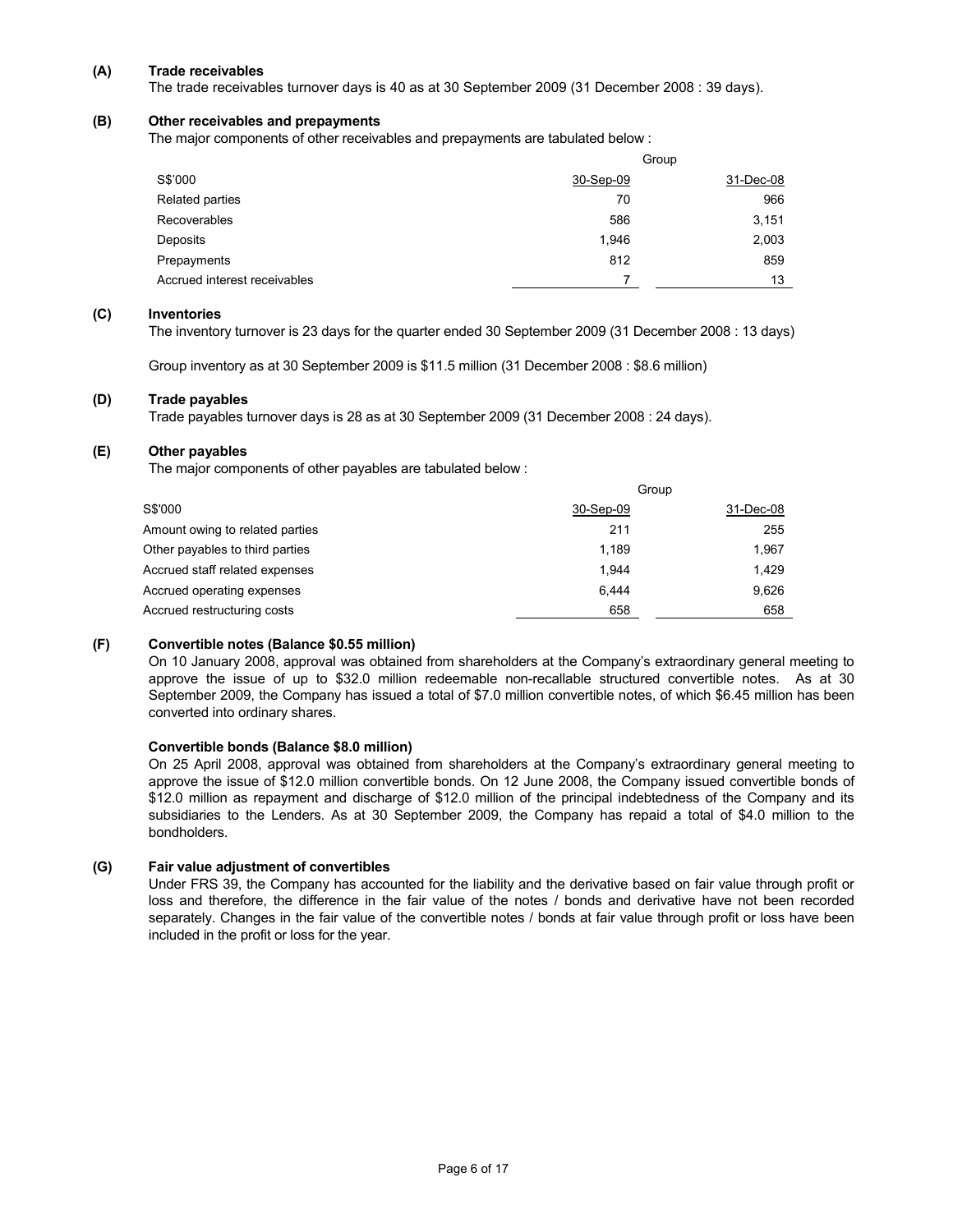# **1(b)(ii) Aggregate amount of Group's borrowings and debt securities**

# **Amount repayable in one year or less, or on demand**

| As at 30 September 2009 |                    | As at 31 December 2008 |                    |
|-------------------------|--------------------|------------------------|--------------------|
| Secured (\$'000)        | Unsecured (\$'000) | Secured (\$'000)       | Unsecured (\$'000) |
| -                       | 16.868             | 14                     | 20.893             |

### Note :

The unsecured borrowings of \$16.9 million comprises of :-

- a) \$8.9 million bank overdraft facilities and
- b) \$8.0 million convertible bonds *[Please refer to 1 (d) (ii) (ii), page 13]*

## **Amount repayable after one year**

| As at 30 September 2009 |                    | As at 31 December 2008 |                    |  |
|-------------------------|--------------------|------------------------|--------------------|--|
| Secured (\$'000)        | Unsecured (\$'000) | Secured (\$'000)       | Unsecured (\$'000) |  |
|                         | ۰                  | -                      | ۰                  |  |

# **Details of collateral**

Finance lease is secured by the fixed assets acquired under the lease arrangement.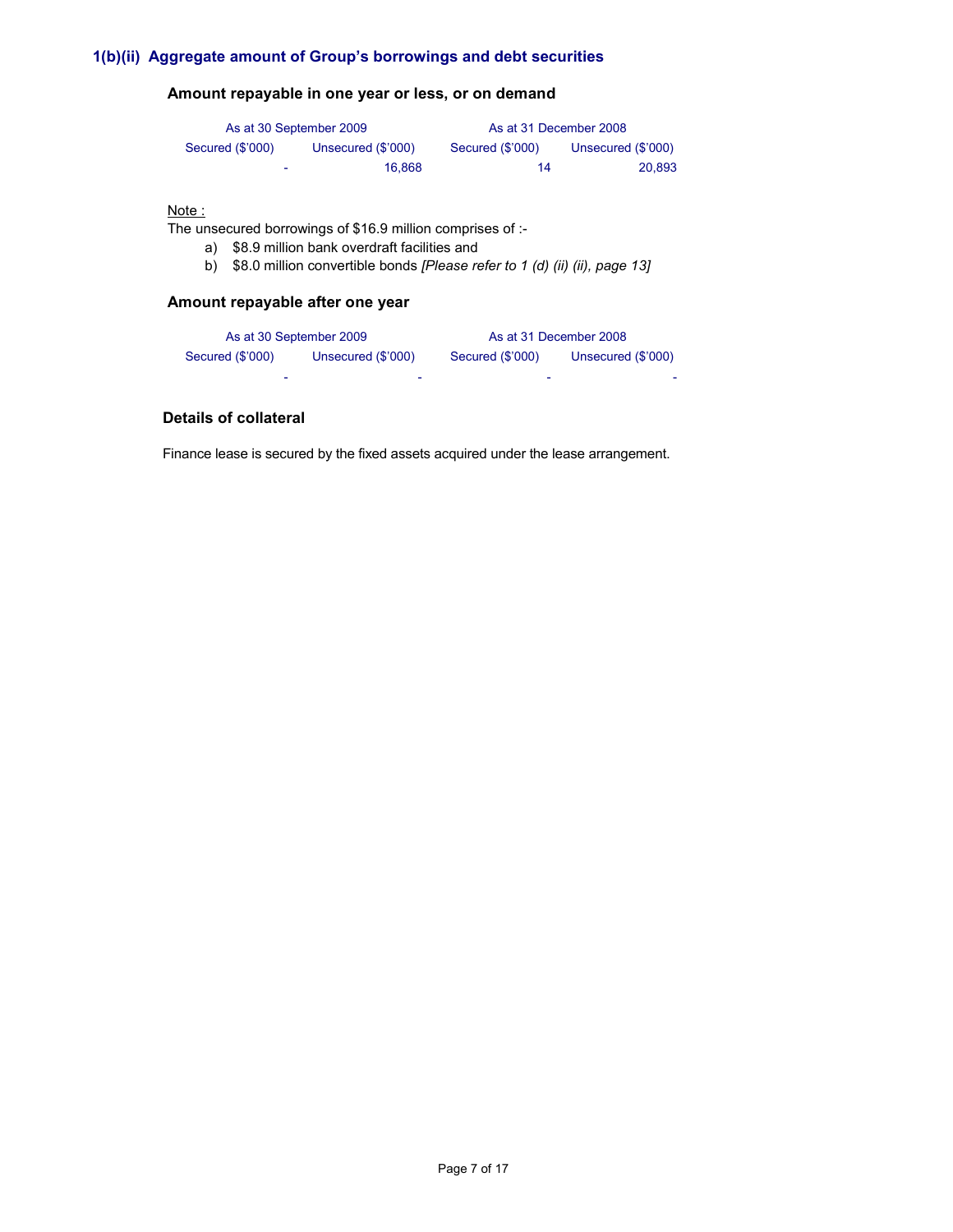# **1(c) A statement of cash flows (for the Group), together with a comparative statement for the corresponding period of the immediately preceding financial year**

|                                                           |                   |               | <b>YTD</b> | <b>YTD</b>     |
|-----------------------------------------------------------|-------------------|---------------|------------|----------------|
| <b>In S\$'000</b>                                         | Q3-09             | Q3-08         | 30-Sep-09  | 30-Sep-08      |
| <b>Operating activities</b>                               |                   |               |            |                |
| Profit (Loss) before income tax                           | (2,534)           | (2, 107)      | (800)      | (4,036)        |
| Adjustments for                                           |                   |               |            |                |
| Depreciation expense                                      | 262               | 410           | 856        | 1,163          |
| Interest expense                                          | 222               | 275           | 685        | 954            |
| Interest income                                           | (9)               | (8)           | (20)       | (42)           |
| Accelerated write-off of software licence                 |                   |               | 380        |                |
| (Gain) / loss on disposal of plant and equipment          | 15                | 19            | (3)        | 43             |
| Reversal of allowance for doubtful other receivables      | 822               |               | 822        | (1,799)        |
| Reversal of impairment on plant and equipment             |                   |               | (21)       |                |
| Reversal of provision for restructuring cost              |                   | (2,000)       |            | (2,000)        |
| Loss on disposal of subsidiaries                          |                   | 345           |            | 345            |
| Allowance for doubtful trade receivables                  | 99                |               | 31         |                |
| Provision / (Reversal) of allowance for inventories       |                   | 4             | (2)        | 139            |
| Write off of non-trade debts                              | (45)              | 210           | (41)       | 843            |
| Write back of trade bad debts                             |                   | 8             | 66         | (702)          |
| Minority Interest of non-wholly owned subsidiary disposed |                   | (207)         |            | (207)          |
| Negative goodwill released to income                      |                   |               |            | (63)           |
| Impairment of goodwill on consolidation                   | 3,087             |               | 3,087      |                |
| Fair value adjustments on convertible bonds               | (645)             |               | (1,290)    |                |
| Operating cash flows before movements in working          |                   |               |            |                |
| capital                                                   | 1,274             | (3,051)       | 3,750      | (5, 362)       |
| Trade receivables                                         | (917)             | (6, 144)      | 4,708      | 1,837          |
| Other receivables and prepaid expenses                    | 2,220             | (1, 214)      | 2,162      | (479)          |
| Inventories                                               | (741)             | 4,137         | (2,933)    | 377            |
| Trade payables                                            | 2,190             | 3,873         | 1,347      | 4,871          |
| Other payables                                            | (186)             | 836           | (3, 497)   | (8,831)        |
| Cash used in operations                                   | 3,840             |               | 5,537      |                |
| Interest received                                         | 9                 | (1, 563)<br>8 | 20         | (7, 587)<br>42 |
|                                                           |                   |               |            | (483)          |
| Income tax paid                                           | (1, 558)<br>2,291 | (209)         | (1,603)    |                |
| Net cash used in operating activities                     |                   | (1,764)       | 3,954      | (8,028)        |
| <b>Investing activities</b>                               |                   |               |            |                |
| Purchase of plant and equipment (Note I)                  | (382)             | (1, 230)      | (455)      | (1,759)        |
| Proceeds from disposal of plant and equipment             | 3                 | 409           | 137        | 477            |
| Net cash (used in) / generated from investing             |                   |               |            |                |
| activities:                                               | (379)             | (821)         | (318)      | (1, 282)       |
| <b>Financing activities</b>                               |                   |               |            |                |
| Proceeds from issue of shares                             | 500               | 650           | 4,300      | 2,150          |
| Expenses in relation to issuance of convertible notes     |                   |               | (320)      | (640)          |
| Contribution by minority shareholders                     |                   | 392           |            | 392            |
| Interest paid                                             | (222)             | (275)         | (685)      | (954)          |
| Repayment of finance lease                                | (6)               | (18)          | (14)       | (101)          |
| Proceeds from issuance of convertible notes / bonds       |                   | (650)         |            | 12,850         |
| Cash pledged                                              |                   | 35            |            | 86             |
| Redemption of convertible bonds                           | (2,000)           |               | (4,000)    |                |
| Decrease of convertible bonds / notes                     | 500               |               | (300)      |                |
| Repayment of bank loans                                   |                   |               |            | (11,609)       |
| Net cash (used in) / generated from financing             |                   |               |            |                |
| activities                                                | (1, 228)          | 134           | (1,019)    | 2,174          |
|                                                           |                   |               |            |                |
| Net effect of foreign exchange rate changes               | (88)              | 758           | (2,714)    | 2,302          |
| Net (decrease) increase in cash & cash equivalents        | 596               | (1,693)       | (97)       | (4,834)        |
|                                                           |                   |               |            |                |
| Cash & cash equivalents at beginning of year              | (1, 587)          | (2, 773)      | (894)      | 368            |
|                                                           |                   |               |            |                |
| Cash & cash equivalents at end of period                  | (991)             | (4,466)       | (991)      | (4, 466)       |
|                                                           |                   |               |            |                |

Note I : After netting S\$300,000 discount for software license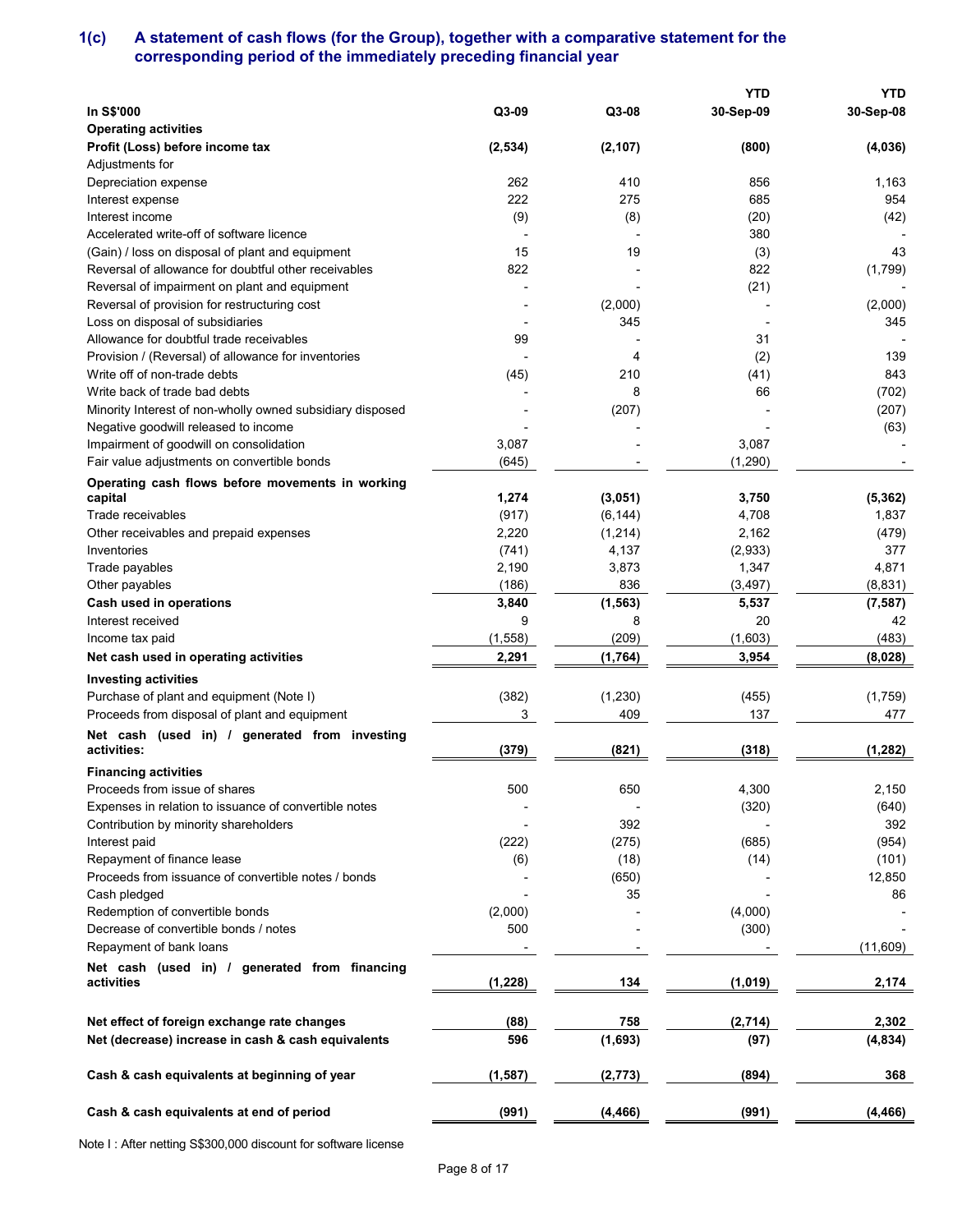# **1(c)(i) Cash and cash equivalent at end of financial year** :

| In S\$'000                        | 30-Sep-09 | 30-Sep-08 |
|-----------------------------------|-----------|-----------|
| Cash                              | 9.693     | 6,007     |
| Bank overdraft                    | (8,868)   | (8,657)   |
| Less: Cash subject to restriction | (1,816)   | (1,816)   |
|                                   | (991)     | (4, 466)  |

Amounts related to 30 September 2008 and 31 December 2008 have been reclassified to conform to current period classification.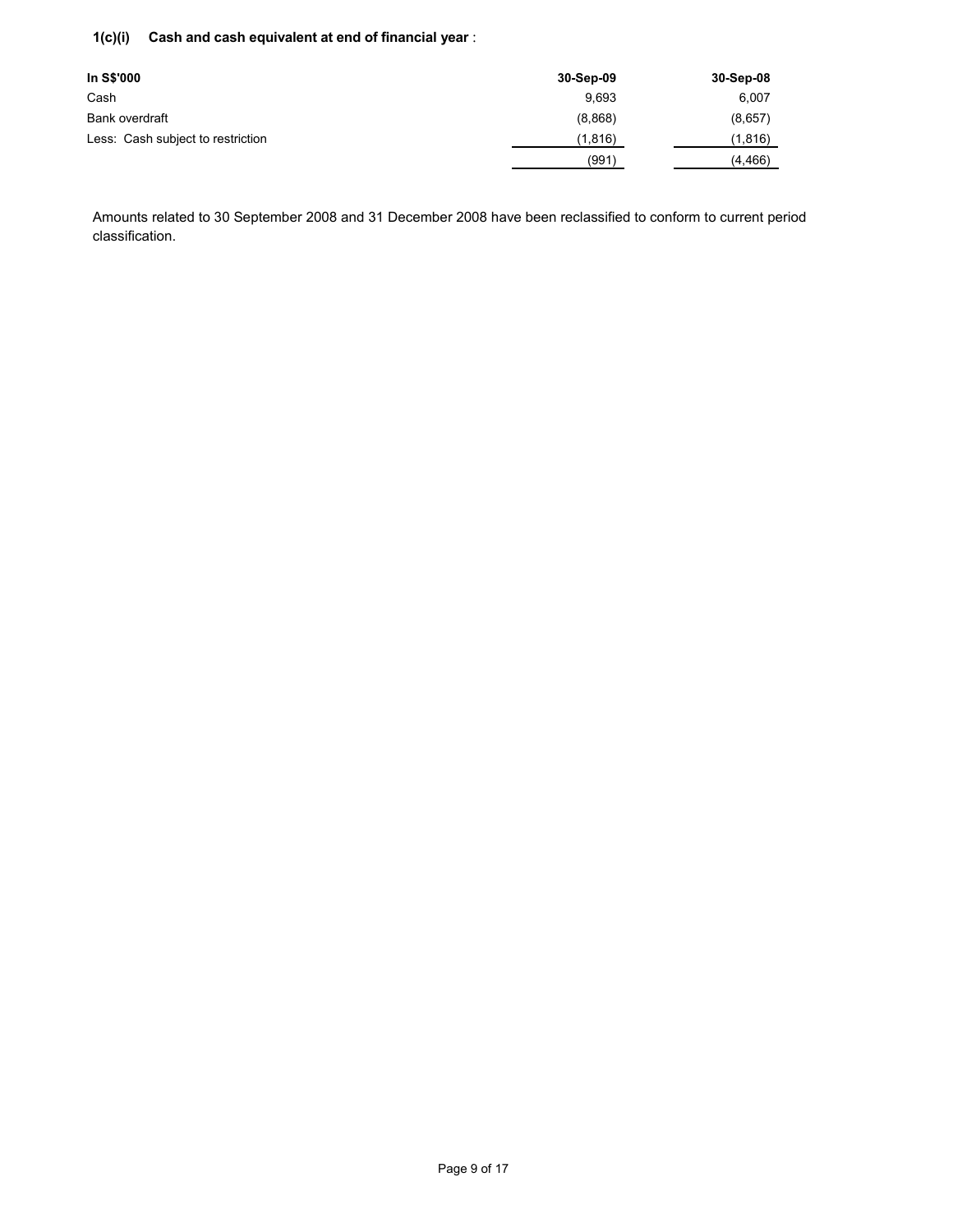1(d)(i) A statement (for the issuer and Group) showing either (i) all changes in equity or (ii) changes in equity other than those arising from<br>capitalisation issues and distributions to shareholders, together with a compa **1(d)(i) A statement (for the issuer and Group) showing either (i) all changes in equity or (ii) changes in equity other than those arising from capitalisation issues and distributions to shareholders, together with a comparative statement for the corresponding period of the immediately preceding financial year** 

|                                                                       | Share   | ipital redemption<br>ී | Share options | Translation | Revenue    | Attributable to equity | Minority |          |
|-----------------------------------------------------------------------|---------|------------------------|---------------|-------------|------------|------------------------|----------|----------|
| <b>In S\$000</b>                                                      | capital | reserve                | reserve       | reserve     | reserve    | holders of the Company | interest | Total    |
| Group (3 months ended 30 September 2008)<br>Balance as at 1 July 2008 |         |                        |               |             |            |                        |          |          |
|                                                                       | 98,915  | 22                     | 3,015         | 2,334       | (79, 836)  | 24,450                 | 3,911    | 28,361   |
| Total comprehensive income / (expense) for the period                 |         |                        |               | 825         | (1,441)    | (616)                  | (338)    | (954)    |
| Expenses in relation to issuance of convertible notes                 |         |                        |               |             |            |                        |          |          |
| Issue of shares upon conversion of convertible notes                  | 650     |                        |               |             |            | 650                    |          | 650      |
| Effects of acquisition of interest in subsidiaries                    |         |                        |               |             |            |                        | 392      | 392      |
| Minority Interest on non-wholly owned subsidiary disposed             |         |                        |               |             |            |                        | (207)    | (207)    |
| Balance as at 30 September 2008                                       | 99,565  | 22                     | 3,015         | 3,159       | (81,277)   | 24,484                 | 3,758    | 28,242   |
| Group (3 months ended 30 September 2009)                              |         |                        |               |             |            |                        |          |          |
| Balance as at 1 July 2009                                             | 103,374 | 22                     | 2,162         | 1,663       | (97, 822)  | 9,399                  | 2,401    | 11,800   |
| Total comprehensive income / (expense) for the period                 |         |                        |               | (88)        | (4,429)    | (4,517)                | 146      | (4, 371) |
| Expenses in relation to issuance of convertible notes                 |         |                        |               |             |            |                        |          |          |
| Issue of shares upon conversion of convertible notes                  | 500     |                        |               |             |            | 500                    |          | 500      |
| Balance as at 30 September 2009                                       | 103,874 | ನ                      | 2,162         | 575         | (102, 251) | 5,382                  | 2,547    | 7,929    |
| Company (3 months ended 30 September 2008)                            |         |                        |               |             |            |                        |          |          |
| Balance as at 1 July 2008                                             | 98,915  | 22                     | 3,015         |             | (88, 664)  | 13,288                 |          | 13,288   |
| Total comprehensive income / (expense) for the period                 |         |                        |               |             | 6,047      | 6,047                  |          | 6,047    |
| Expenses in relation to issuance of convertible notes                 |         |                        |               |             |            |                        |          |          |
| Issue of shares upon conversion of convertible notes                  | 650     |                        |               |             |            | 650                    |          | 650      |
| Balance as at 30 September 2008                                       | 99,565  | $\approx$              | 3,015         |             | (82, 617)  | 19,985                 |          | 19,985   |
| Company (3 months ended 30 September 2009)                            |         |                        |               |             |            |                        |          |          |
| Balance as at 1 July 2009                                             | 103,374 | 22                     | 2,162         |             | (96,519)   | 9,039                  |          | 9,039    |
| Total comprehensive income / (expense) for the period                 |         |                        |               |             | (2,831)    | (2, 831)               |          | (2, 831) |
| Expenses in relation to issuance of convertible notes                 |         |                        |               |             |            |                        |          |          |
| Issue of shares upon conversion of convertible notes                  | 500     |                        |               |             |            | 500                    |          | 500      |
| Balance as at 30 September 2009                                       | 103,874 | 22                     | 2,162         |             | (99, 350)  | 6,708                  |          | 6,708    |

# Page 10 of 17 Page 10 of 17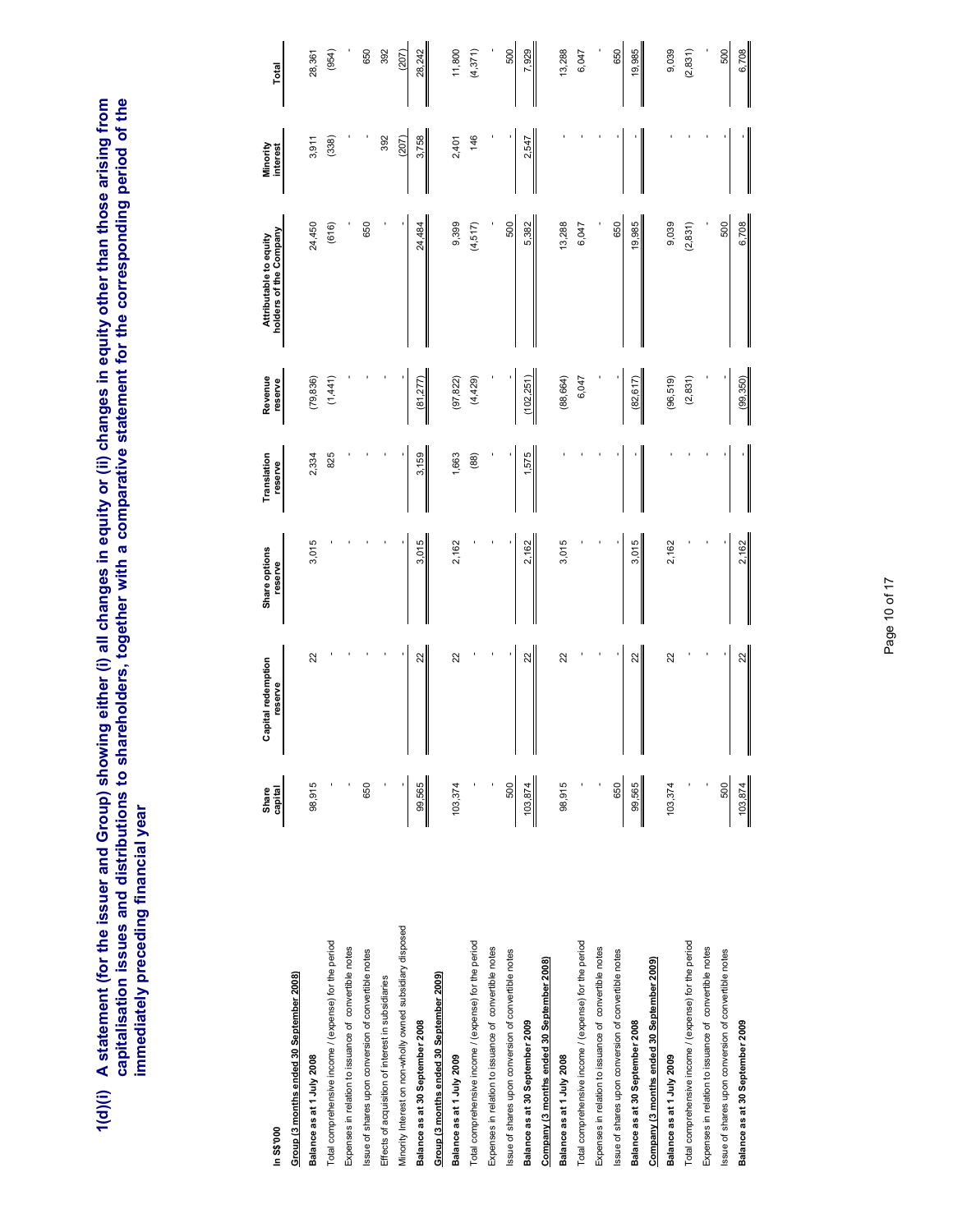| In S\$'000                                                | Share<br>capital | Capital redemption<br>reserve | Share options<br>reserve | Translation<br>reserve | Revenue<br>reserve | holders of the Company<br>Attributable to equity | Minority<br>interest | Total    |
|-----------------------------------------------------------|------------------|-------------------------------|--------------------------|------------------------|--------------------|--------------------------------------------------|----------------------|----------|
| Group (9 months ended 30 September 2008)                  |                  |                               |                          |                        |                    |                                                  |                      |          |
| Balance as at 1 January 2008                              | 98,055           | 22                            | 3,015                    | 789                    | (77, 786)          | 24,095                                           | 3,781                | 27,876   |
| Total comprehensive income / (expense) for the period     |                  |                               |                          | 2,370                  | (3,491)            | (1, 121)                                         | (145)                | (1,266)  |
| Expenses in relation to issuance of convertible notes     | (640)            |                               |                          |                        |                    | (640)                                            |                      | (640)    |
| issue of shares upon conversion of convertible notes      | 2,150            |                               |                          |                        |                    | 2,150                                            |                      | 2,150    |
| Effects of acquisition of interest in subsidiaries        |                  |                               |                          |                        |                    |                                                  | 329                  | 329      |
| Minority Interest of non-wholly owned subsidiary disposed |                  |                               |                          |                        |                    |                                                  | (207)                | (207)    |
| Balance as at 30 September 2008                           | 99,565           | 22                            | 3,015                    | 3,159                  | (81, 277)          | 24,484                                           | 3,758                | 28,242   |
| Group (9 months ended 30 September 2009)                  |                  |                               |                          |                        |                    |                                                  |                      |          |
| Balance as at 1 January 2009                              | 99,894           | 22                            | 2,162                    | 4,289                  | (99, 655)          | 6,712                                            | 2,601                | 9,313    |
| Total comprehensive income / (expense) for the period     |                  |                               |                          | (2, 714)               | (2,596)            | (5,310)                                          | (54)                 | (5, 364) |
| Expenses in relation to issuance of convertible notes     | (320)            |                               |                          |                        |                    | (320)                                            |                      | (320)    |
| Issue of shares upon conversion of convertible notes      | 4,300            |                               |                          |                        |                    | 4,300                                            |                      | 4,300    |
| Balance as at 30 September 2009                           | 103,874          | $\approx$<br>I                | 2,162                    | 575                    | (102, 251)         | 5,382                                            | 2,547                | 7,929    |
| Company (6 months ended 30 September 2008)                |                  |                               |                          |                        |                    |                                                  |                      |          |
| Balance as at 1 January 2008                              | 98,055           | 22                            | 3,015                    |                        | (83,359)           | 17,733                                           |                      | 17,733   |
| Total comprehensive income / (expense) for the period     |                  |                               |                          |                        | 742                | 742                                              |                      | 742      |
| Expenses in relation to issuance of convertible notes     | (640)            |                               |                          |                        |                    | (640)                                            |                      | (640)    |
| Issue of shares upon conversion of convertible notes      | 2,150            |                               |                          |                        |                    | 2,150                                            |                      | 2,150    |
| Balance as at 30 September 2008                           | 99,565           | 22                            | 3,015                    |                        | (82, 617)          | 19,985                                           |                      | 19,985   |
| Company (6 months ended 30 June 2009)                     |                  |                               |                          |                        |                    |                                                  |                      |          |
| Balance as at 1 January 2009                              | 99,894           | 22                            | 2,162                    |                        | (96, 463)          | 5,615                                            |                      | 5,615    |
| Total comprehensive income / (expense) for the period     |                  |                               |                          |                        | (2, 887)           | (2, 887)                                         |                      | (2, 887) |
| Expenses in relation to issuance of convertible notes     | (320)            |                               |                          |                        |                    | (320)                                            |                      | (320)    |
| issue of shares upon conversion of convertible notes      | 4,300            |                               |                          |                        |                    | 4,300                                            |                      | 4,300    |
| Balance as at 30 September 2009                           | 103,874          | $\frac{22}{2}$<br>$\parallel$ | 2,162                    |                        | (99,350)           | 6,708                                            |                      | 6,708    |
|                                                           |                  |                               |                          |                        |                    |                                                  |                      |          |

# Page 11 of 17 Page 11 of 17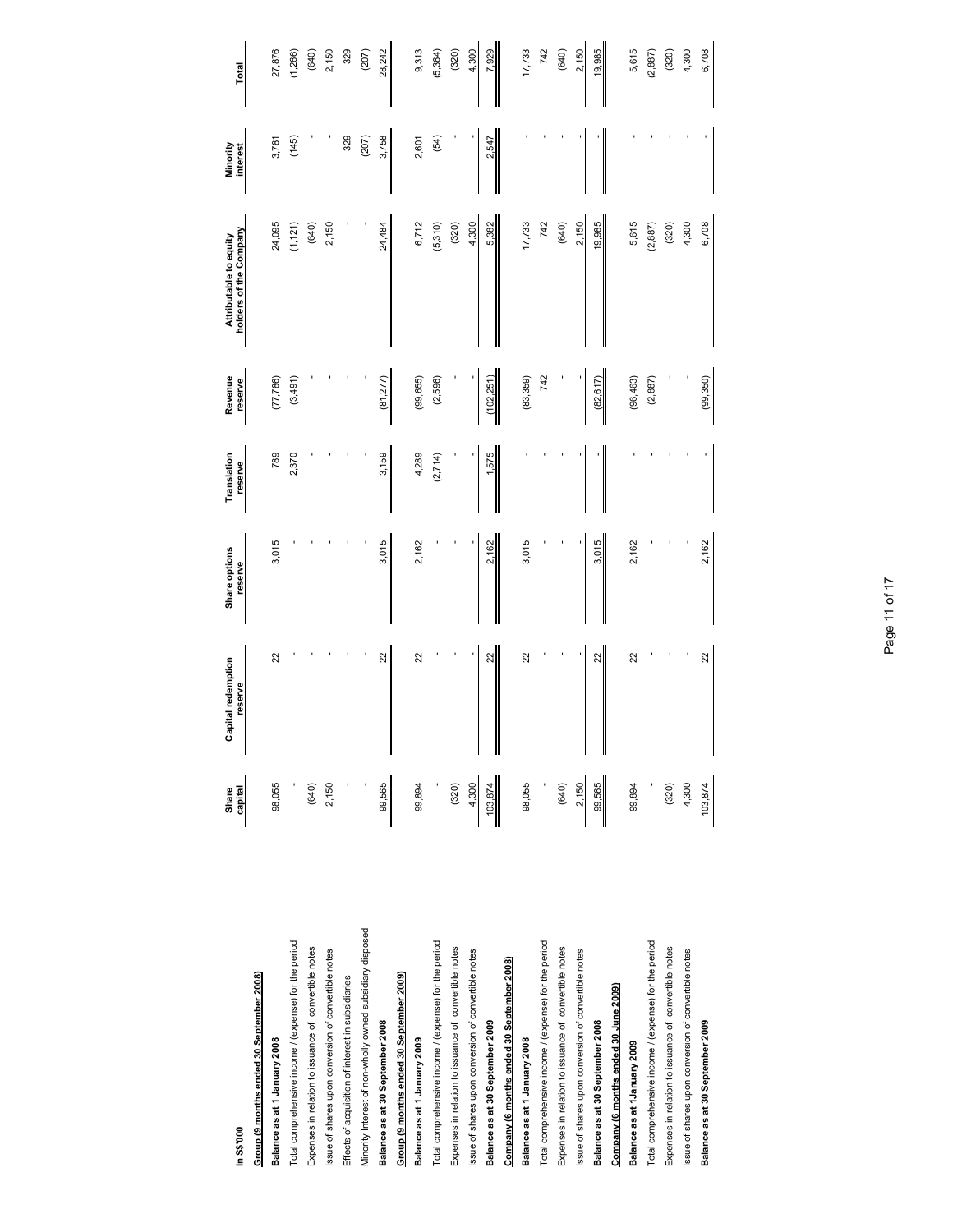**1(d)(ii) Details of any changes in the Company's share capital arising from rights issue, bonus issue, share buy-backs, exercise of share options or warrants, conversion of other issues of equity securities, issue of shares for cash or as consideration for acquisition or for any other purpose since the end of the previous period reported on. State also the number of shares that may be issued on conversion of all the outstanding convertibles as at the end of the current financial period reported on and as at the end of the corresponding period of the immediately preceding financial year** 

### Issued Share Capital

As at 30 September 2009, the issued ordinary shares of the Company numbered 2,515,283,303. During the quarter, the Company issued 111,111,111 ordinary shares that arose from the conversion of convertible notes.

### Share Options

The mDR Limited Share Option Scheme 2003 (the "Scheme") was approved and adopted by members at the Extraordinary General Meeting held on 13 January 2003. The price at which a participant of the Scheme shall subscribe for each share upon the exercise of an option was determined based on the average closing prices of the shares for each of the last five market days immediately preceding the date of grant of the options ("Date of Grant"). The vesting period of the options commences on the date not earlier than the first anniversary of the Date of Grant and expires on the tenth anniversary of the Date of Grant.

The share options granted and exercised during the financial year and share options outstanding as at 30 September 2009 under the Scheme were as follows:

|                   | Balance at 1                           |                      | Balance at<br>30   |                       |                   |
|-------------------|----------------------------------------|----------------------|--------------------|-----------------------|-------------------|
| Date of grant     | January 2009 or<br>grant date if later | Lapsed/<br>Cancelled | September,<br>2009 | Subscription<br>Price | Expiry date       |
| 17 September 2003 | 1.388.566                              | (732, 856)           | 655.710            | \$0.3111              | 16 September 2013 |
| 14 April 2004     | 10.298.555                             | (1,446,426)          | 8,852,129          | \$0.5063              | 13 April 2014     |
| 22 September 2005 | 11,238,000                             |                      | 11,238,000         | \$0.1200              | 21 September 2010 |
| 10 January 2008   | 1.088.000                              |                      | 1.088.000          | \$0.0550              | 09 January 2013   |
| 13 May 2008       | 22,000,000                             | (12,000,000)         | 10,000,000         | \$0.0300              | 12 May 2018       |
|                   | 46,013,121                             | (14,179,282)         | 31,833,839         |                       |                   |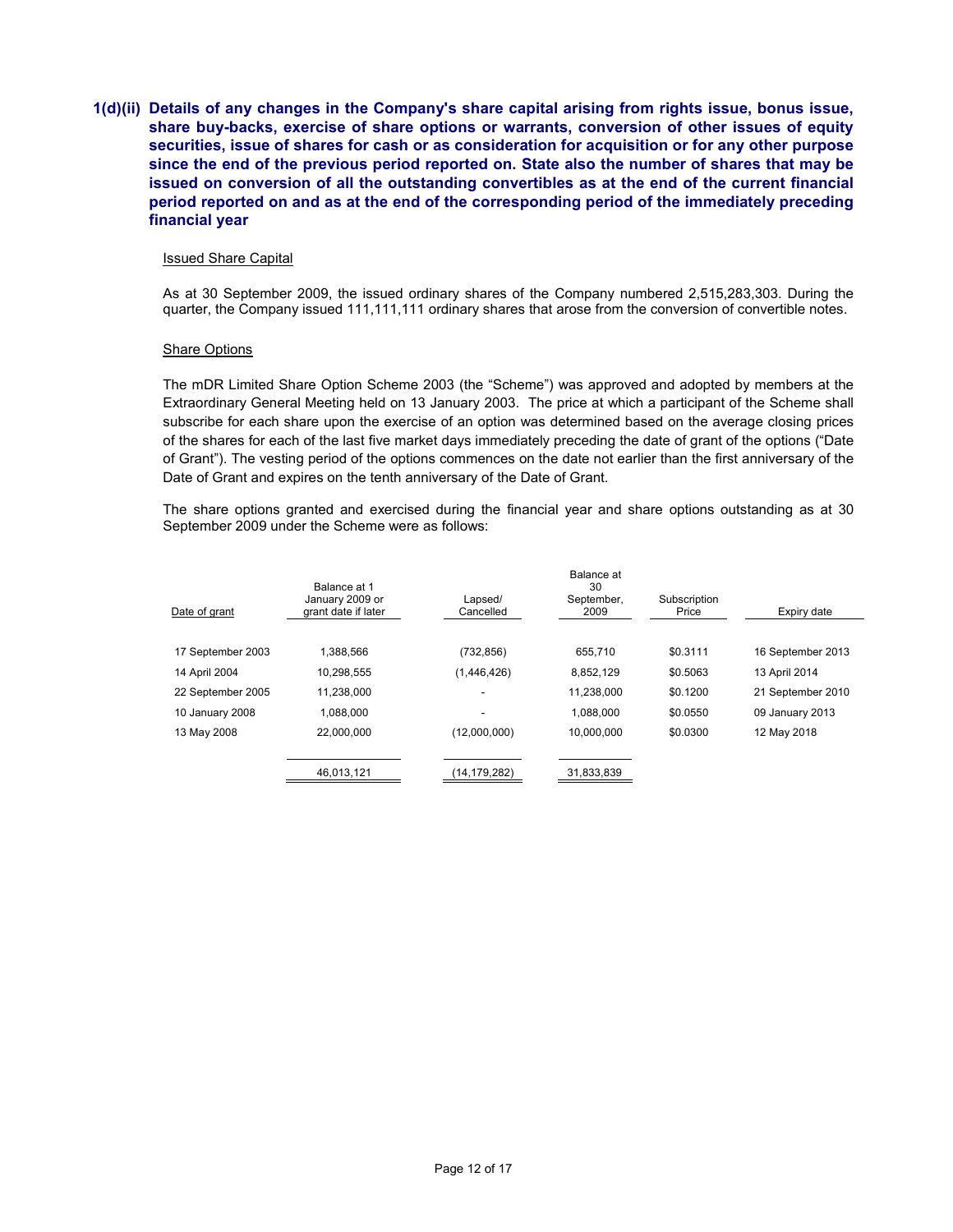**Conversion of outstanding convertibles** (Refer to statement of financial position **Note F**, \$8.55 million convertibles)

| 30 September 2009 | 30 September 2008 |
|-------------------|-------------------|
|                   |                   |

Number of Shares 956,790,124 1,413,125,763

- i) On the convertible notes amounting to \$550,000, number of shares that may be issued is 67,901,235.
- ii) On the convertible bonds amounting to \$8.00 million, the bondholders may choose to convert to ordinary shares or to receive repayment in a manner set out below :
	- a) \$4.0 million due on or before 31 December 2009;
	- b) \$4.0 million due on or before 30 June 2010.

 The number of shares that may be issued for \$8.0 million convertible bonds as at 30 September 2009 is 888,888,889.

**1(d)(iii)To show the total number of issued shares excluding treasury shares as at the end of the current financial period and as at the end of the immediately preceding year.** 

|                    | Number of ordinary shares |               |
|--------------------|---------------------------|---------------|
|                    | 2009                      | 2008          |
| Issued and paid up | 2,515,283,303             | 1,784,727,752 |

### **1(d)(iv) A statement showing all sales, transfers, disposal, cancellation and/or use of treasury shares as at the end of the current financial period reported on.**

Not applicable

## **2. Whether the figures have been audited, or reviewed and in accordance with which standard**

The figures for the period from 1 January 2009 to 30 September 2009 have not been audited or reviewed by our auditors.

### **3. Where the figures have been audited or reviewed, the auditors' report (including any qualifications or emphasis of matter)**

Not applicable

### **4. Whether the same accounting policies and methods of computation as in the issuer's most recently audited annual financial statements have been applied**

The accounting policies and methods of computation have been applied consistently. The Group and the Company have applied accounting policies and methods of computation in the financial statements for the current reporting period consistent with those of the audited financial statements as at 31 December 2008.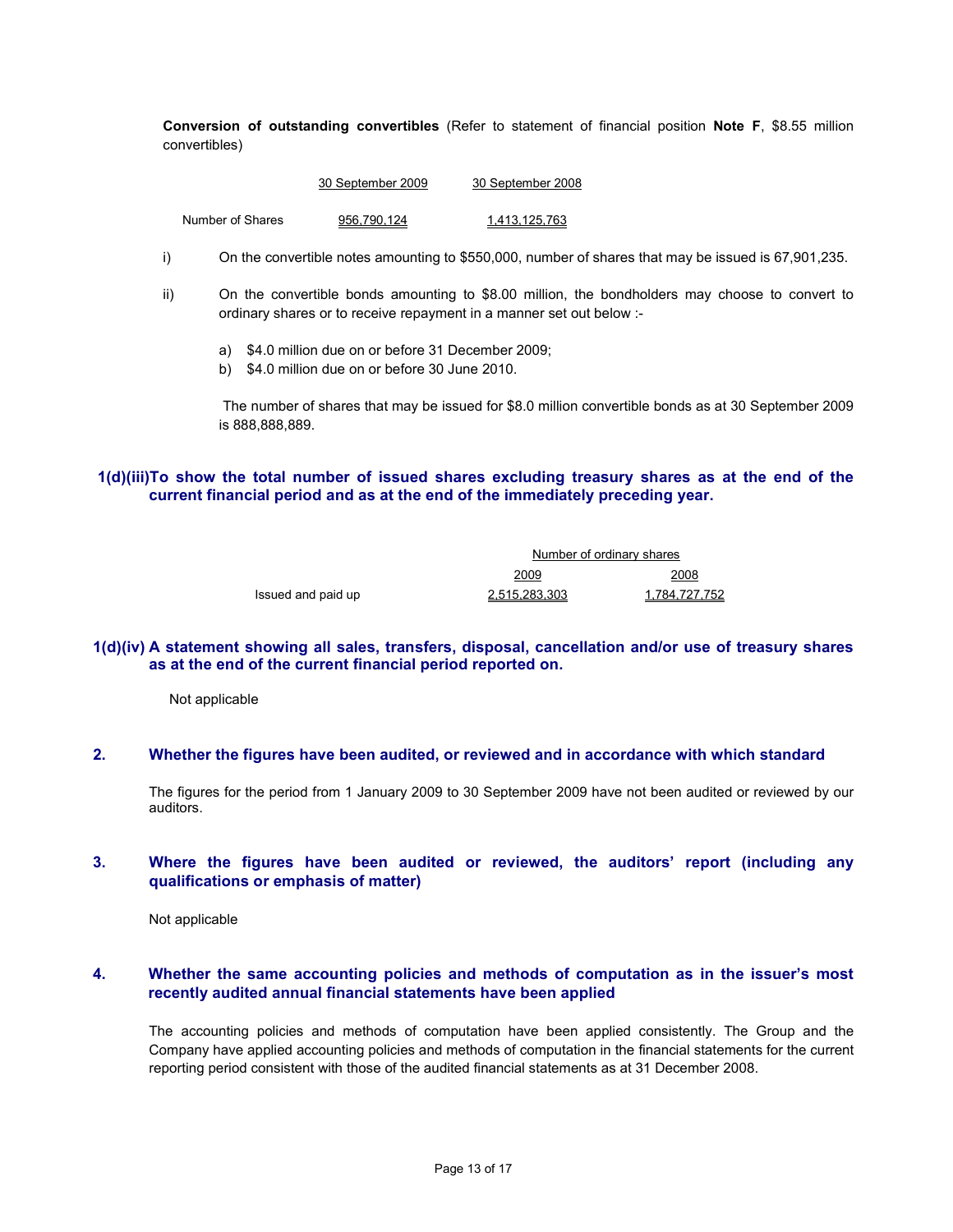# **5. If there are any changes in the accounting policies and methods of computation, including any required by an accounting standard, what has changed, as well as the reasons for, and the effect of, the change**

The Group has adopted all the new and revised Singapore Financial Reporting Standards ("FRS") for accounting periods beginning 1 January 2009.

# **6. Earnings per ordinary share of the Group for the current period reported on and the corresponding period of the immediately preceding financial year, after deducting any provision for preference dividends**

| Earnings per ordinary share                    | YTD       | <b>YTD</b> |
|------------------------------------------------|-----------|------------|
| (based on consolidated net profit / (loss)     | 30-Sep-09 | 30-Sep-08  |
| attributable to equity holders of the Company) | Cents     | Cents      |
| - Basic                                        | (0.12)    | (0.20)     |
| - Fully diluted                                | (0.12)    | (0.20)     |

Basic earnings per ordinary share is computed based on the weighted average number of shares in issue during the period of 2,079,366,230 (30 September 2008 : 1,721,382,827).

Fully diluted earnings per ordinary share is computed based on the weighted average number of shares during the period adjusted for the effect of all potential dilutive ordinary shares of 2,079,366,230 (30 September 2008 : 1,721,382,827).

# **7. Net asset value (for the issuer and Group) per ordinary share based on issued share capital of the issuer at the end of the (a) current period reported on and (b) immediately preceding financial year**

|                                   | Group                     |                           | Company                   |                           |
|-----------------------------------|---------------------------|---------------------------|---------------------------|---------------------------|
|                                   | 30-Sep-09<br><b>Cents</b> | 31-Dec-08<br><b>Cents</b> | 30-Sep-09<br><b>Cents</b> | 31-Dec-08<br><b>Cents</b> |
| Net Asset Value ("NAV") per share | 0.26                      | 0.39                      | 0.32                      | 0.32                      |

The NAV per share as at 30 September 2009 is calculated based on 2,079,366,230 (31 December 2008: 1,737,728,536) ordinary shares.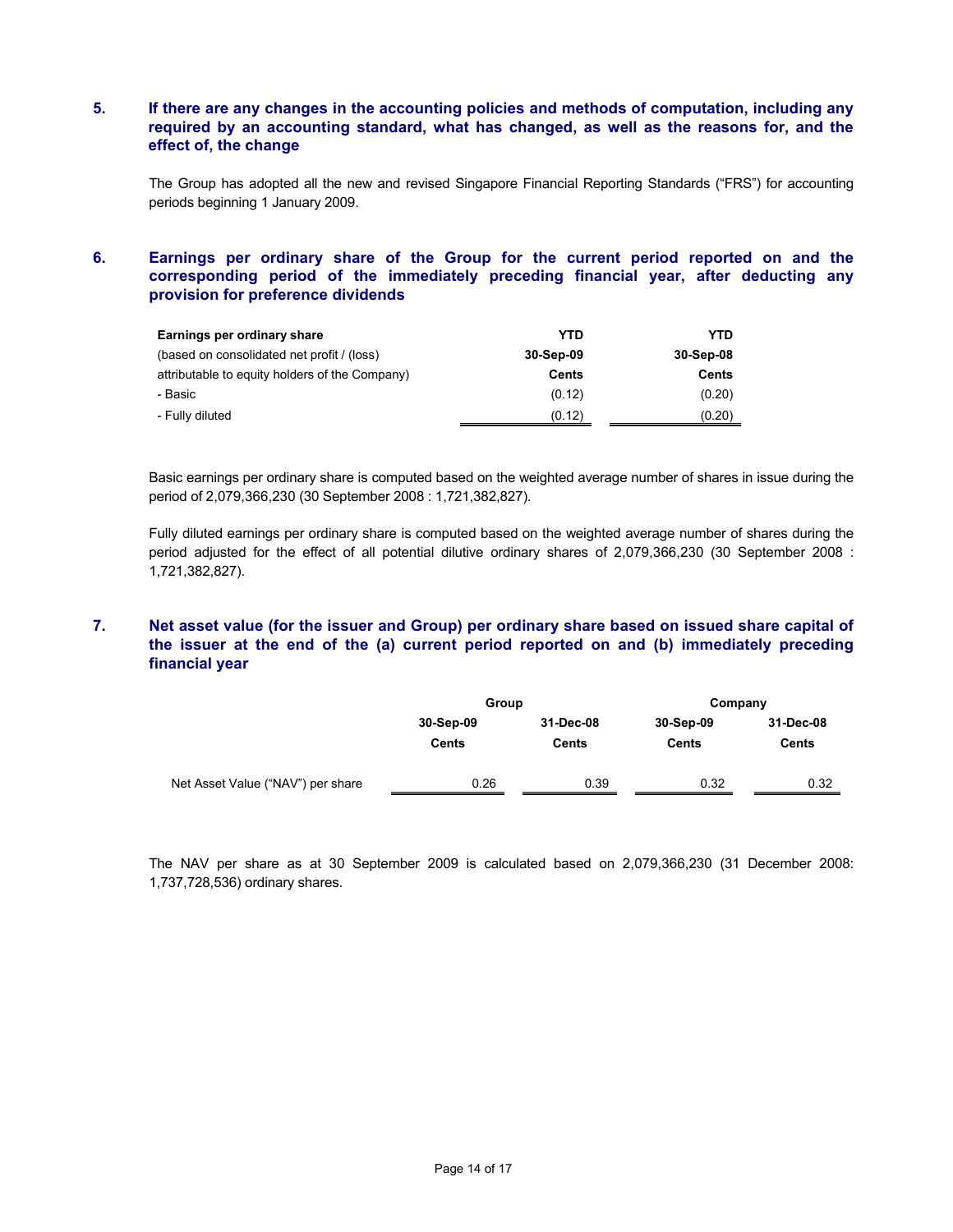**8. A review of the performance of the Group, to the extent necessary for a reasonable understanding of the Group's business. The review must discuss any significant factors that affected the turnover, costs, and earnings of the Group for the current financial period reported on, including (where applicable) seasonal or cyclical factors. It must also discuss any material factors that affected the cash flow, working capital, assets or liabilities of the Group during the current financial period reported on** 

### **Revenue**

Revenue, on quarter-to-quarter basis, decreased by 23% to \$57.9 million. This is mainly due to:-

- i) decrease in DMS revenue of \$16.2 million due to lower distribution businesses;
- ii) decrease in AMS revenue of \$1.6 million due to disposal of non-profitable subsidiaries and lower revenue from Australia and India businesses.

### **Profit / (Loss) after income tax**

In Q3-09, the Group reported a net loss after tax of \$4.3 million compared to a net loss of \$1.8 million in Q3-08 mainly due to non-cash charges. The details are as follows:-

- i) impairment of goodwill of \$3.1 million;
- ii) prior years' tax expense of \$1.6 million; *[For details, please refer to 1(a) (vi), page 4]*
- iii) allowance for doubtful receivables from related parties of \$0.8 million;

It is offsetted by fair value adjustments on convertible bonds of \$0.6 million.

Excluding these non-cash charges, the Group net profit would have been \$0.6 million.

At the operating level, the Group recorded an operating profit of \$1.1 million in Q3-09 as compared to an operating loss of \$2.6 million in Q3-08, due to better gross margin from DMS and lower administrative expenses. *[For adjustment to profit after tax, please refer to 1(a) (iv), page 3]*

### **Cash Flows**

The net decrease in Group cash flow position is attributed mainly to the redemption of convertible bonds.

### **9. Where a forecast, or a prospect statement, has been previously disclosed to shareholders, any variance between it and the actual results**

Not applicable.

## **10. A commentary at the date of the announcement of the competitive conditions of the industry in which the Group operates and any known factors or events that may affect the Group in the next reporting period and the next 12 months**

On 30 September 2009, the Group had, on its own accord, accelerated the repayment of \$0.8 million of the convertible bonds variously due for payment between 31 October 2009 to 31 December 2009.

The Group continues to engage with its lenders on the remainder of the convertible bonds. Agreement between the lenders and the Group is crucial to the Group's ability to continue as a going concern.

The economic conditions remained challenging; barring any unforeseen circumstances, the group is cautiously optimistic of an improved performance in the  $4<sup>th</sup>$  quarter.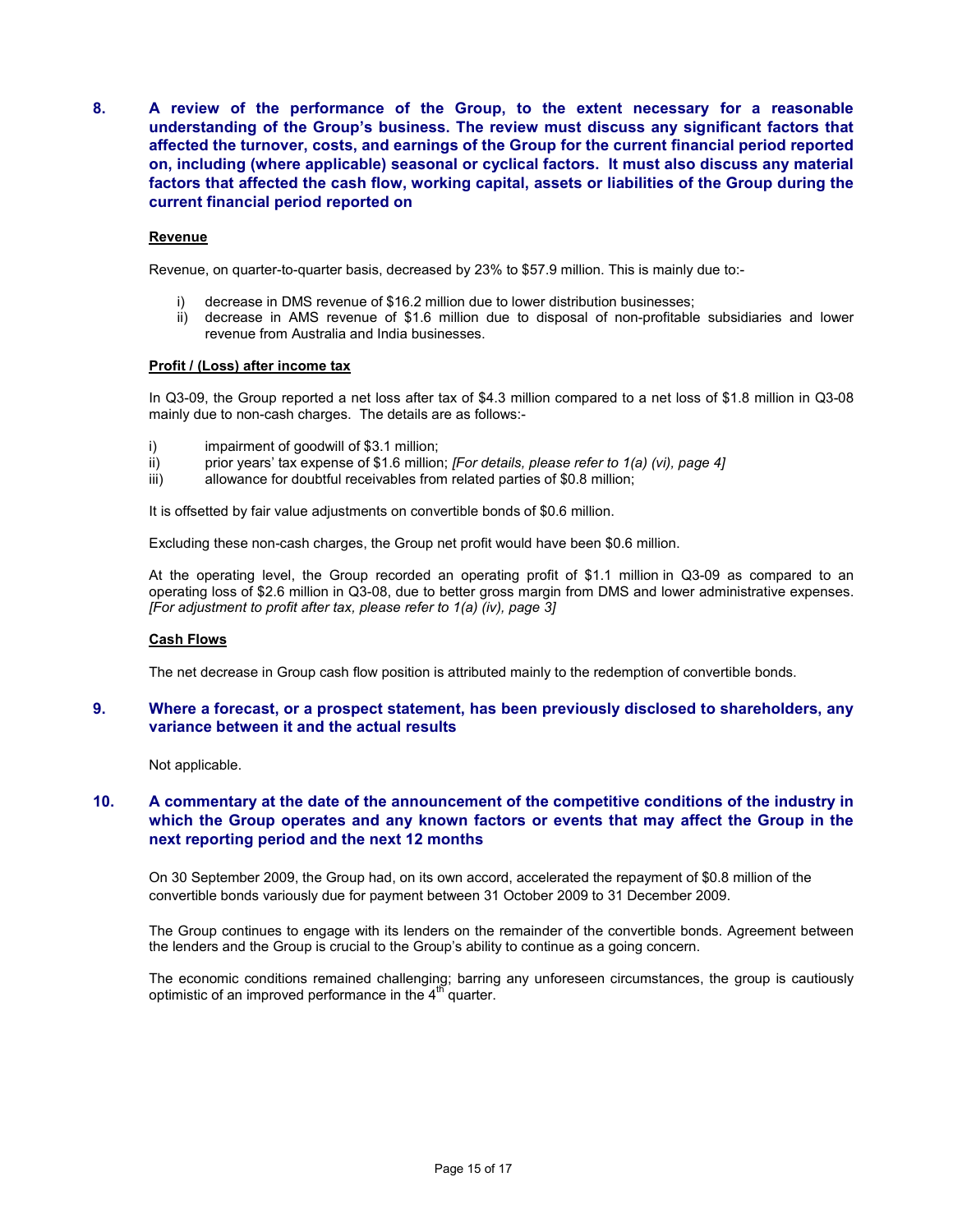# **11. Dividend**

# *(a) Current Financial Period Reported On*

Any dividend declared for the current financial period reported on?

None.

# *(b) Corresponding Period of the Immediately Preceding Financial Year*

Any dividend declared for the corresponding period of the immediately preceding financial year? None.

**(c) Date payable** 

Not applicable.

**(d) Books closure date** 

Not applicable.

# **12. If no dividend has been declared/recommended, a statement to that effect**

No dividend has been declared or recommended.

## **BY ORDER OF THE BOARD**

**Philip Eng Heng Nee Chairman**